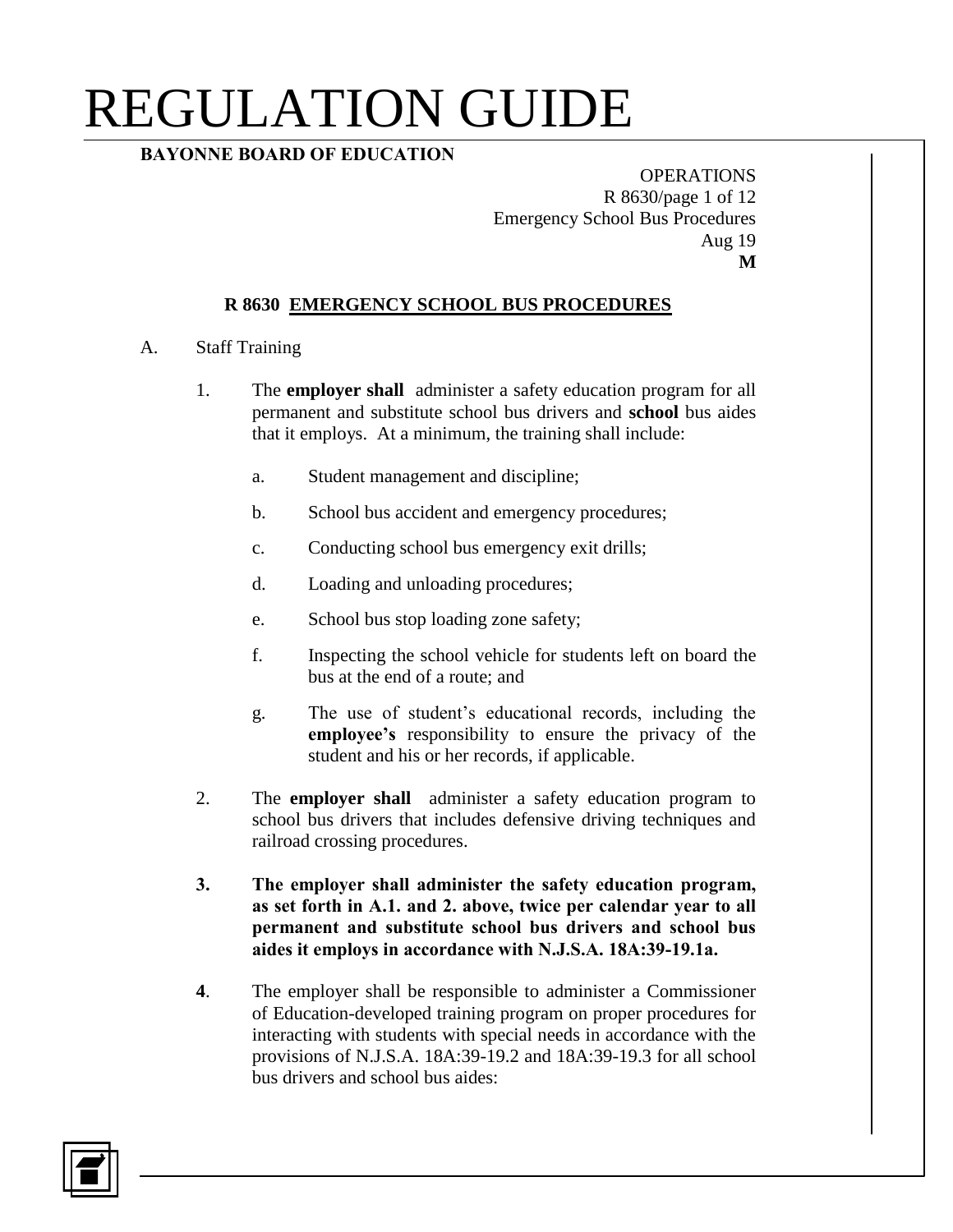## **BAYONNE BOARD OF EDUCATION**

**OPERATIONS** R 8630/page 2 of 12 Emergency School Bus Procedures

- a. In the case of a school bus driver or aide who is employed prior to the development and availability of the training program, the employer shall administer the training program to the individual no later than one hundred and eighty days after the training program is made available by the Commissioner;
- b. In the case of a school bus driver or aide who is employed after the development and availability of the training program, the employer shall administer the training program to the individual prior to that individual operating a school bus or serving as an aide on a school bus;
- c. In accordance with the provisions of N.J.S.A. 18A:39-19.**3.b**., the employer shall require a school bus driver or school bus aide to file a certification with the employer that the individual has completed the training program required as per N.J.S.A. 18A:39-19.2 within five business days of its completion. The employer shall retain a copy of the certification for the duration of the individual's employment, and shall forward a copy of the certification to the **New Jersey** Department of Education **(NJDOE)**; and/or
- d. Contractors that provide student transportation services under a contract with the Board of Education shall comply with the requirements of N.J.S.A. 18A:39-19.2 and 19.3 and N.J.A.C. 6A:27-11.1 et seq.
- B. Emergency Bus Evacuation Drills
	- 1. The Principal or designee of each school shall organize and conduct emergency bus exit drills at least twice **within the** school year for students who are transported to and from school and all other students shall receive school bus evacuation instruction at least once within the school year.
	- 2. School bus drivers and bus aides shall participate in the emergency exit drills.

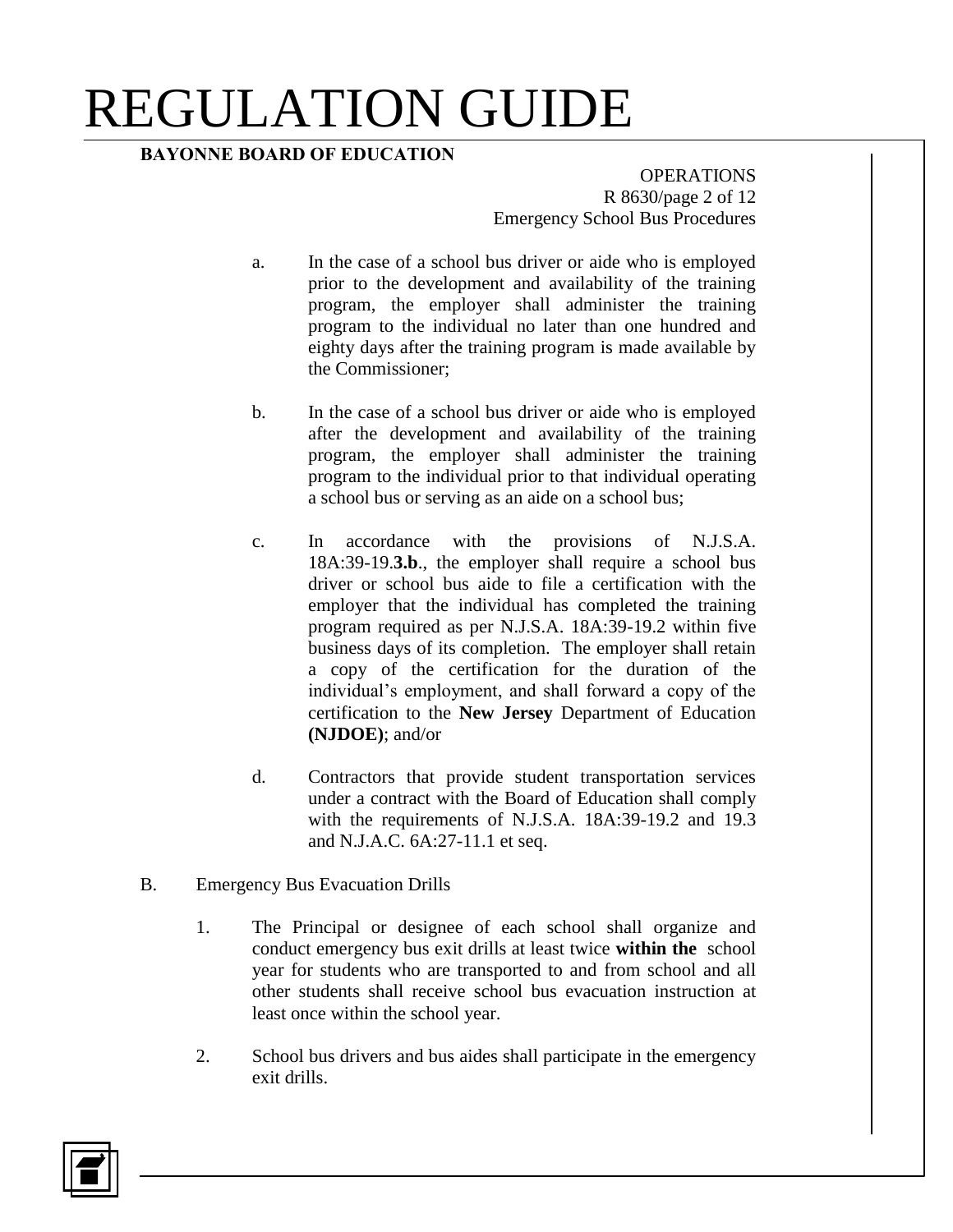## **BAYONNE BOARD OF EDUCATION**

**OPERATIONS** R 8630/page 3 of 12 Emergency School Bus Procedures

- 3. Bus exit drills will be conducted on school property and shall be supervised by the Principal or by a person assigned to act in a supervisory capacity. The drills will be conducted when weather is conducive to safety and preferably when the bus arrives at school with a full complement of students.
- 4. The portion of the drill involving the use of the rear emergency door, which requires students to jump from the bus to the ground does need not to be performed by every student and may be demonstrated by others.
- 5. The school bus driver or supervisor of the drill shall:
	- a. Describe and demonstrate the use of kick-out windows and split-sash windows;
	- b. Describe the location and use of flares, flags, fire ax, and other emergency equipment;
	- c. Give instruction in the opening and closing of front and rear doors, turning off the ignition switch, and setting and releasing the emergency brake;
	- d. Explain that the bus will be evacuated by the front door when the bus is damaged in the rear and by the rear door when the front door is blocked;
	- e. Demonstrate the use of the emergency exit door;
	- f. Instruct students that lunches and books should be left on the bus in the evacuation procedure;
	- g. Encourage older, bigger students to assist younger, smaller students in their exit from the bus;
	- h. Have students leave the bus one row at a time, left and right sides alternating, in a prompt and orderly fashion;

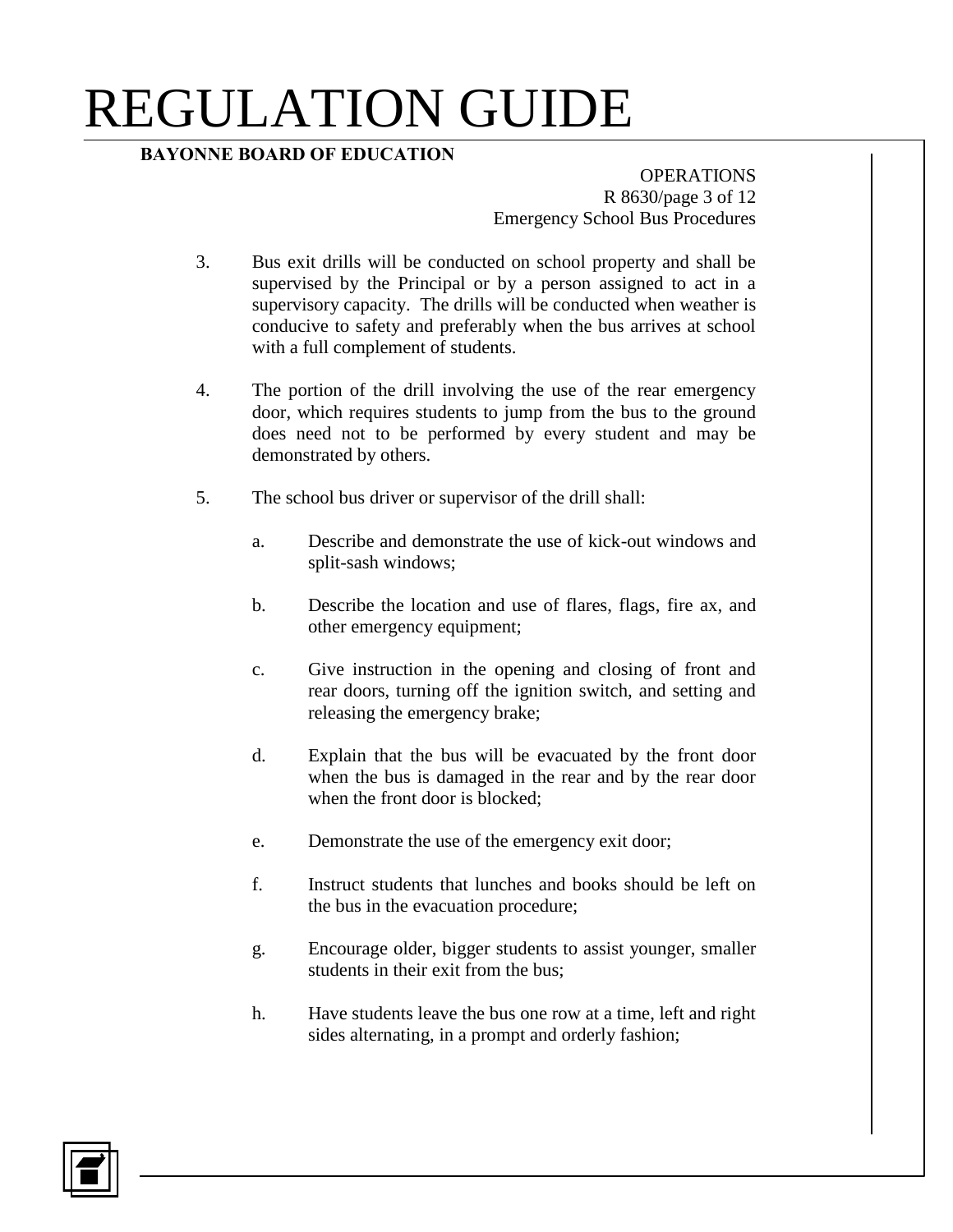## **BAYONNE BOARD OF EDUCATION**

**OPERATIONS** R 8630/page 4 of 12 Emergency School Bus Procedures

- i. Instruct students to group a safe distance away from the bus and to wait in that place until directed by the driver, a police officer, or other adult in authority;
- j. Tolerate no student misbehavior in the conduct of the drill; the failure of any student to follow directions must be reported to the Principal; and
- k. Provide any other training **required by Federal and State law or as deemed appropriate by the Board** that will protect the safety of the students in the event the bus needs to be exited due to an emergency.
- 6. In accordance with the provisions of N.J.A.C. 6A:27-11.2(d), emergency bus evacuation drills shall be documented in the minutes of the Board at the first meeting following completion of the emergency exit drill. The minutes shall include, but are not limited to, the following:
	- a. The date of the drill;
	- b. The time the drill was conducted;
	- c. The school name;
	- d. The location of the drill;
	- e. The route number(s) included in the drill; and
	- f. The name of the Principal or assigned person(s) who supervised the drill.
- C. Additional Precautions
	- 1. School bus drivers may, depending on the age of the students on a bus route, discuss with the students additional safety precautions that may be taken in the event of a bus emergency. The safety precautions to be discussed shall be approved by the **Transportation.**

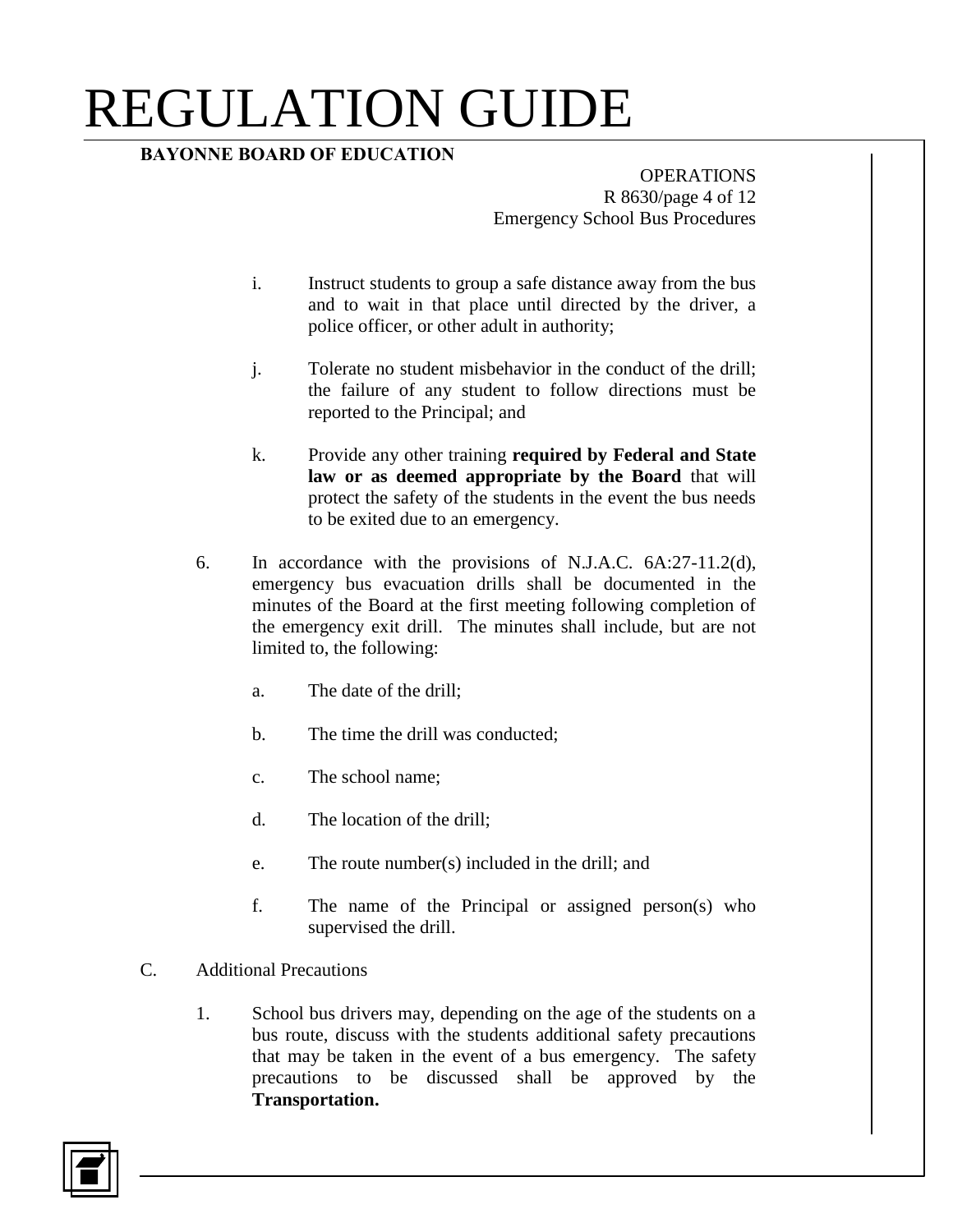## **BAYONNE BOARD OF EDUCATION**

**OPERATIONS** R 8630/page 5 of 12 Emergency School Bus Procedures

- 2. In accordance with the provisions of N.J.S.A. 18A:39-19.4, the Commissioner of Education shall develop a student information card that includes information that should be readily available to a school bus driver and school bus aide for the purpose of promoting proper interaction with a student with special needs. The parent of a student with an Individualized Education Plan (IEP) shall complete the student information card when the IEP is developed or amended for a student who receives transportation services.
	- a. Upon receiving consent from a student's parent, the school district shall provide a copy of the completed student information card to a school bus driver and school bus aide for each student on the bus route to which the school bus driver or school bus aide is assigned **for whom a student information card has been completed by the parent**.
- 3. School bus drivers shall attend training workshops offered by the **NJDOE** and this school district and shall be trained in first aid.
- 4. Each school bus shall be equipped with:
	- a. A list of the students assigned to that bus;
	- b. A basic first aid kit;
	- c. Several emergency notice cards on which are printed the telephone numbers of the appropriate police department, the receiving school, and an emergency medical service and on which is provided a space for writing the location of a disabled school bus and the name of the bus driver;
	- d. Flags or flares or other warning devices; and
	- e. Any other equipment or supplies determined to be included on the school bus by the administration.
- 5. Each school bus driver shall:
	- a. Inspect his/her bus for possible hazards or safety concerns before driving the bus each day;

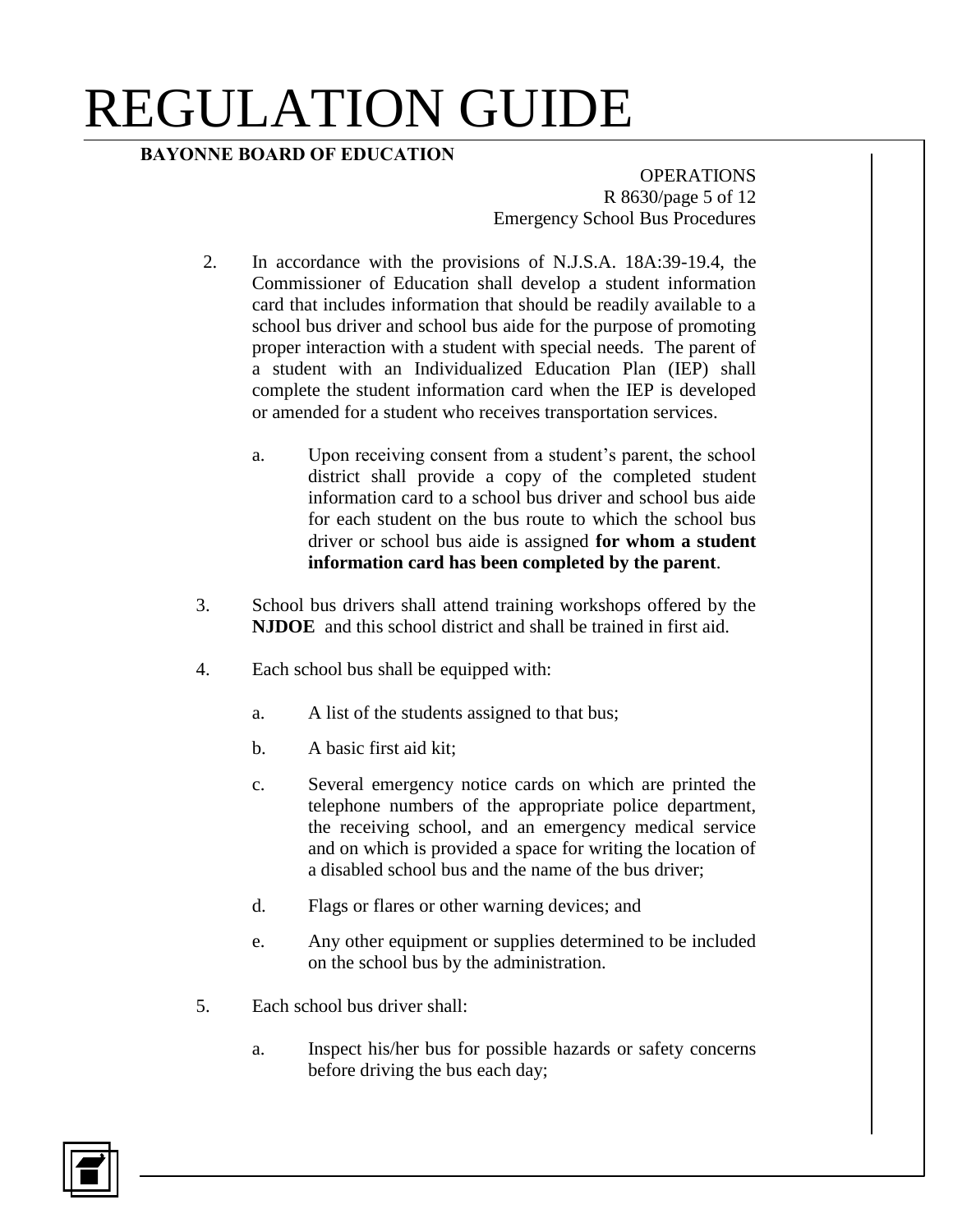## **BAYONNE BOARD OF EDUCATION**

#### OPERATIONS R 8630/page 6 of 12 Emergency School Bus Procedures

- b. Keep aisles and passageways clear at all times;
- c. Maintain student discipline on the bus;
- d. Prohibit the presence of any non-service animal, firearm, ammunition, weapon, explosive, or any other dangerous or illegal material or object on the school bus;
- e. Report promptly to the **Transportation Supervisor** any potential driving hazard on his/her route, such as construction, road work, etc.;
- f. Report promptly to the **Transportation Supervisor** any deviation in the bus route or schedule;
- g. Drive within speed limits at all times and exercise extraordinary care in inclement weather;
- h. Know and obey all motor vehicle laws and regulations and State Board of Education regulations;
- i. Not smoke, eat, or drink while in or operating the bus at any time or perform any act or behave in any manner that may impair the safe operation of the school bus;

#### j. **Inspect the school vehicle for students left on board the bus at the end of a route** ; and

k. Not allow a student on board a school bus unless the bus driver or other employee of the Board or school bus contractor is also on board the bus. This shall not apply when a school bus driver leaves the bus to assist in the boarding or exiting of a disabled student or in the case of an emergency.

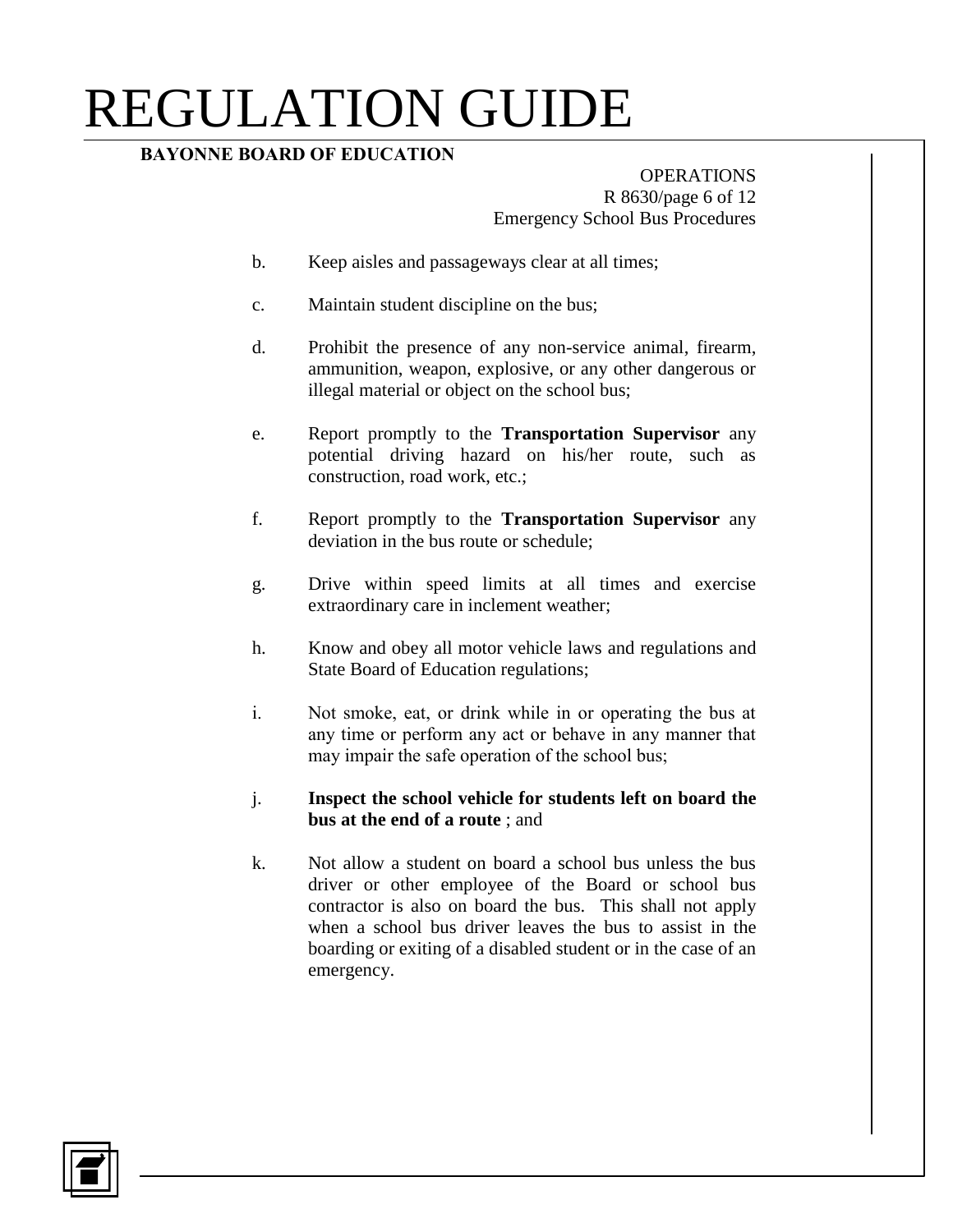## **BAYONNE BOARD OF EDUCATION**

**OPERATIONS** R 8630/page 7 of 12 Emergency School Bus Procedures

- D. General Emergency Rules
	- 1. School bus drivers are responsible for the safety of the students on their bus. In the event of an emergency, school bus drivers must exercise responsible leadership. The safety and well-being of students must be the drivers' paramount consideration. School bus drivers shall stay with their students until another school staff member, law enforcement officer, or a first responder can assume responsibility for the safety of the students.
	- 2. School bus drivers may not leave the school bus when children are aboard except in an emergency and, then, only after they have turned off the engine, removed the ignition key, and safely secured the school bus.
	- 3. A school bus must be evacuated when:
		- a. There is a fire in the engine or any other portion of the bus;
		- b. There is a danger of fire because the bus is near an existing fire or a quantity of gasoline or other highly combustible material and is unable to move away;
		- c. The bus is disabled for any reason and:
			- (1) Its stopping point is in the path of a train or is adjacent to a railroad track;
			- (2) A potential exists for the position of the bus to shift thus endangering students; or
			- (3) The stopping point (e.g., on a hill, curve, or near an obstruction) fails to provide oncoming traffic with at least 300 feet visibility of the bus, thus creating the danger of a collision.
		- d. The risk of remaining in the bus poses a greater safety risk than evacuating the bus.

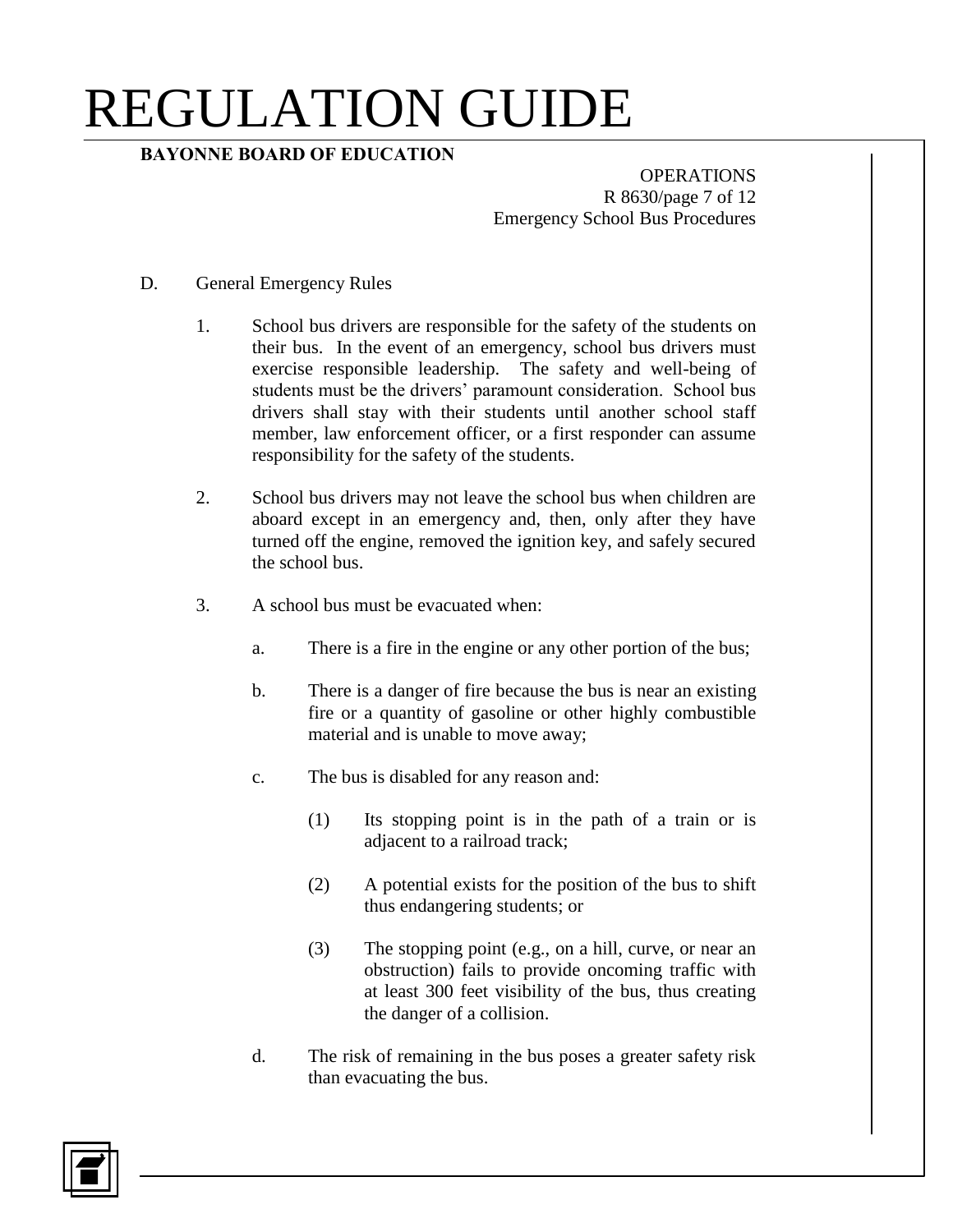### **BAYONNE BOARD OF EDUCATION**

**OPERATIONS** R 8630/page 8 of 12 Emergency School Bus Procedures

- 4. When a school bus is evacuated, students shall leave the bus by the exit(s) and in the manner that affords maximum safety in the circumstances.
- 5. Students who have been evacuated from a school bus shall be moved to a safe place and distance from the bus and remain there until the driver or, if the driver is incapacitated, another person in authority has determined that no danger remains or until other alternative safety provisions can be made.
- 6. No student shall be allowed to request a ride with a passerby or proceed to walk home or leave the scene without the specific approval of the bus driver, a police officer, or other person in authority.
- 7. In the event a school bus is disabled in the course of providing student transportation, the driver, or a responsible person designated by the driver, will notify the **Transportation Supervisor** of the number and location of the bus and the circumstances of the disability. The **Transportation Supervisor** will make arrangements for the safety of the students.
- E. Specific Emergency Situations
	- 1. In the event of an accident or vehicle failure the following procedures will be implemented:
		- a. The school bus driver shall, in person or through a responsible designee, summon the police and emergency medical services, if necessary, and notify the Principal of the receiving school and the School Business Administrator/Board Secretary or designee, of the district providing the transportation.

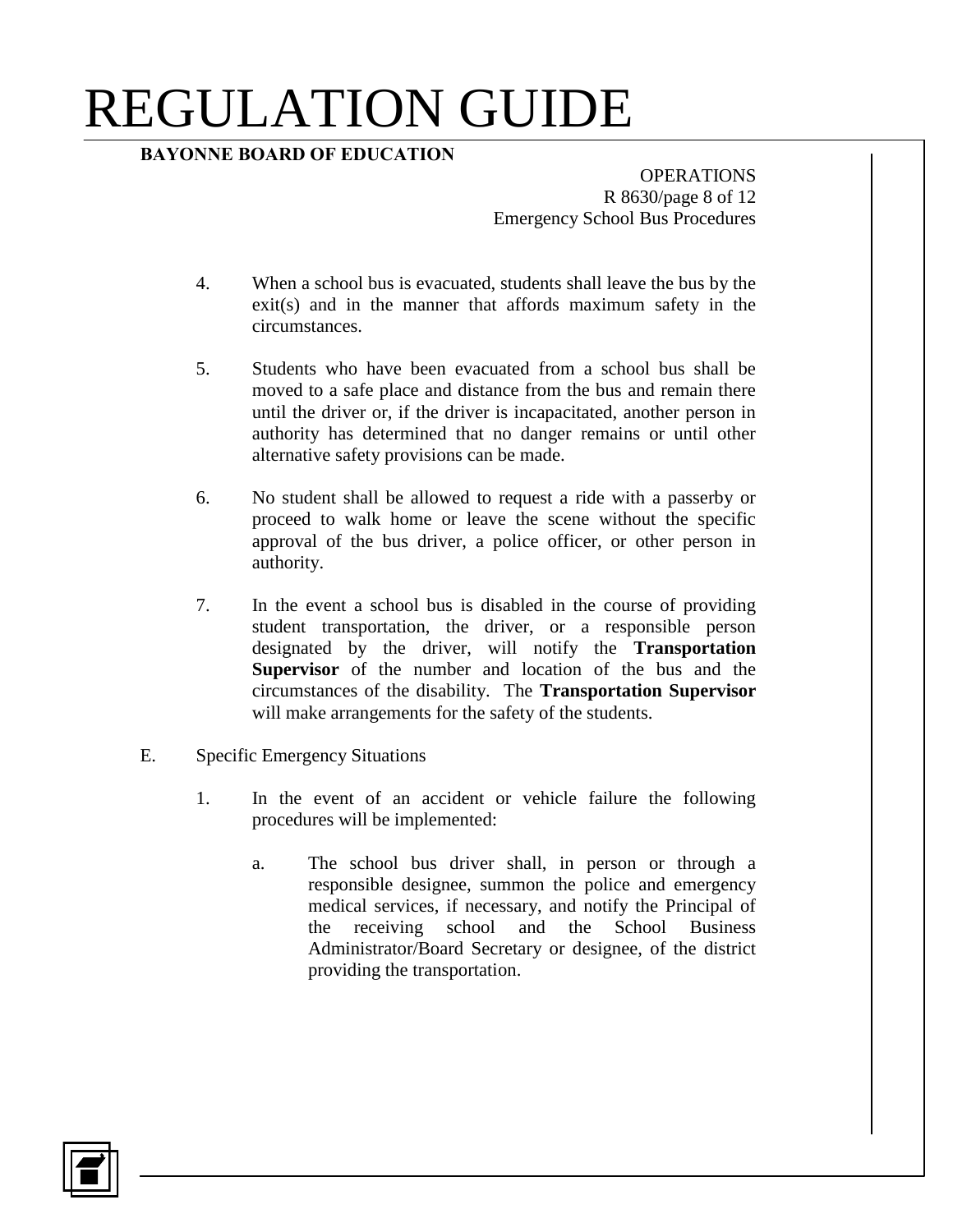### **BAYONNE BOARD OF EDUCATION**

**OPERATIONS** R 8630/page 9 of 12 Emergency School Bus Procedures

- b. The school bus driver will attempt to make all students as safe and comfortable as possible. If possible and necessary, the driver will administer emergency first aid to injured students.
- c. In the event of an accident with no apparent or actual injuries and when law enforcement officials permit the bus to continue on its route after investigating the accident the school nurse will:
	- (1) If the accident occurred on the way to school or during school hours, examine any student who is feeling or displaying any symptoms of any injuries from the accident when the bus arrives at school; or
	- (2) If the accident occurred on the way home from school, examine any student who is feeling or displaying any symptoms of any injuries from the accident the next school day or if the parent of a student requests the school nurse examine their child the next school day.
- d. In the event of an accident where students are injured, a student(s) may be transported to a hospital if it is determined by law enforcement, medical, and/or first aid staff at the accident scene additional medical treatment is required.
	- (1) If the accident occurred on the way to school or during school hours, the school nurse will examine any student not transported to the hospital who is feeling or displaying any symptoms of any injuries from the accident when the bus arrives at school.
	- (2) If the accident occurred on the way home from school, the nurse will examine any student feeling or displaying any symptoms of any injuries from the accident the next school day or if the parent of a student requests the school nurse examine their child the next school day.

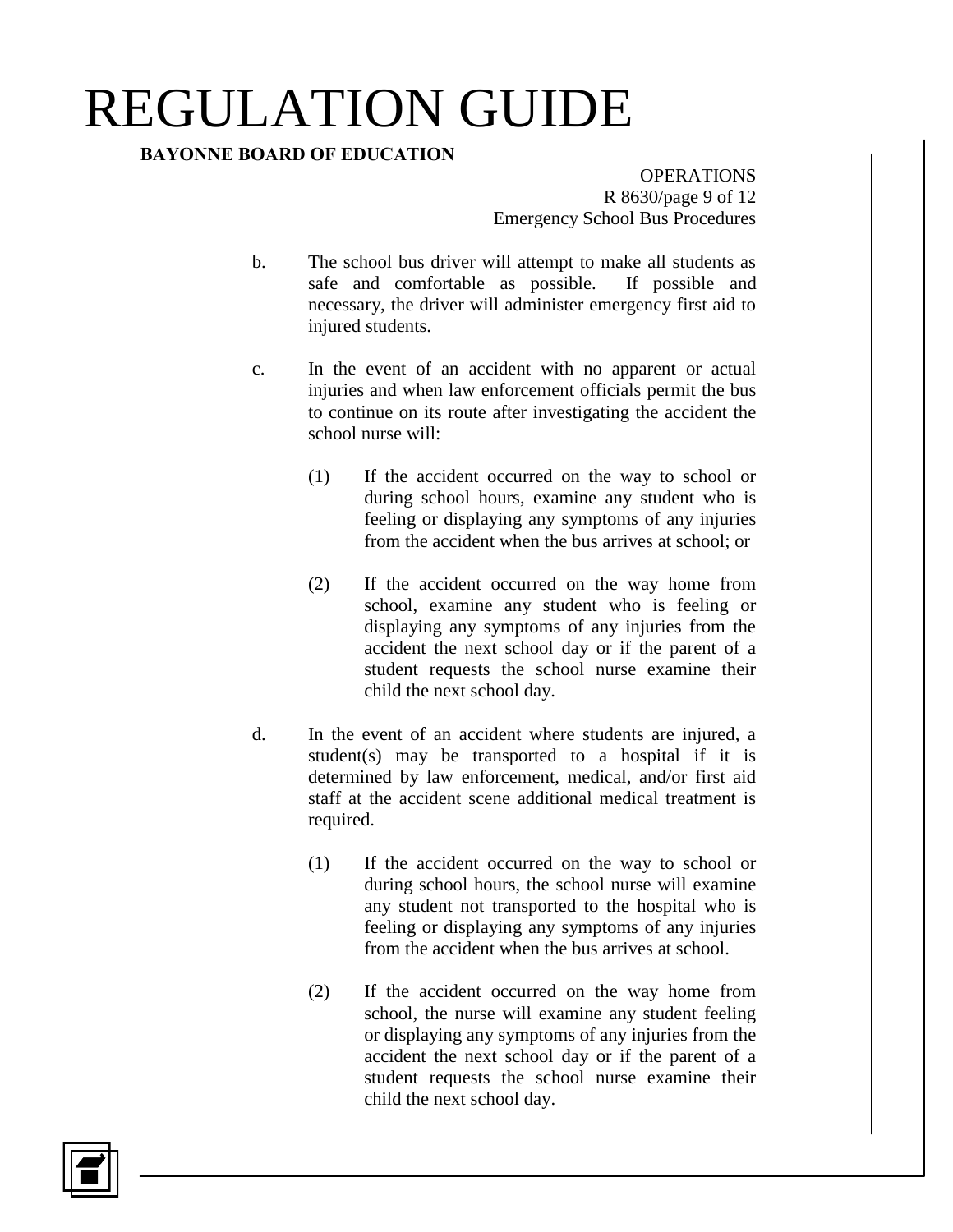### **BAYONNE BOARD OF EDUCATION**

**OPERATIONS** R 8630/page 10 of 12 Emergency School Bus Procedures

- e. If another vehicle(s) is involved, the bus driver will obtain the following information from the driver(s) of that vehicle(s) or from law enforcement officers at the accident scene: driver's name, driver's license number, vehicle owner's name and address, vehicle registration number, owner's insurance company and policy number, and a description of the vehicle (color, make, year, body type).
- f. The following notifications must be provided:
	- (1) The school bus driver must report immediately to the Principal of the receiving school and the School Business Administrator/Board Secretary or designee of the district providing the transportation, any accident that involves an injury, death, or property damage. In addition, the bus driver must complete and file the Preliminary School Bus Accident Report prescribed by the Commissioner of Education.
	- (2) The Principal of the receiving school shall retain a copy of the Report and forward other copies of the Report as prescribed by the **NJDOE** .
	- (3) In addition, a school bus driver involved in an accident resulting in injury or death of any person, or damage to property of any one person in excess of \$500 shall complete and file within ten days after such accident a Motor Vehicle Accident Report in accordance with N.J.S.A. 39:4-130.
	- (4) The parent of students involved in a school bus accident shall be notified as quickly as possible commensurate with the severity of the accident and injuries, if any, and hospital placement of their child if transported to a hospital by ambulance or by other emergency personnel.

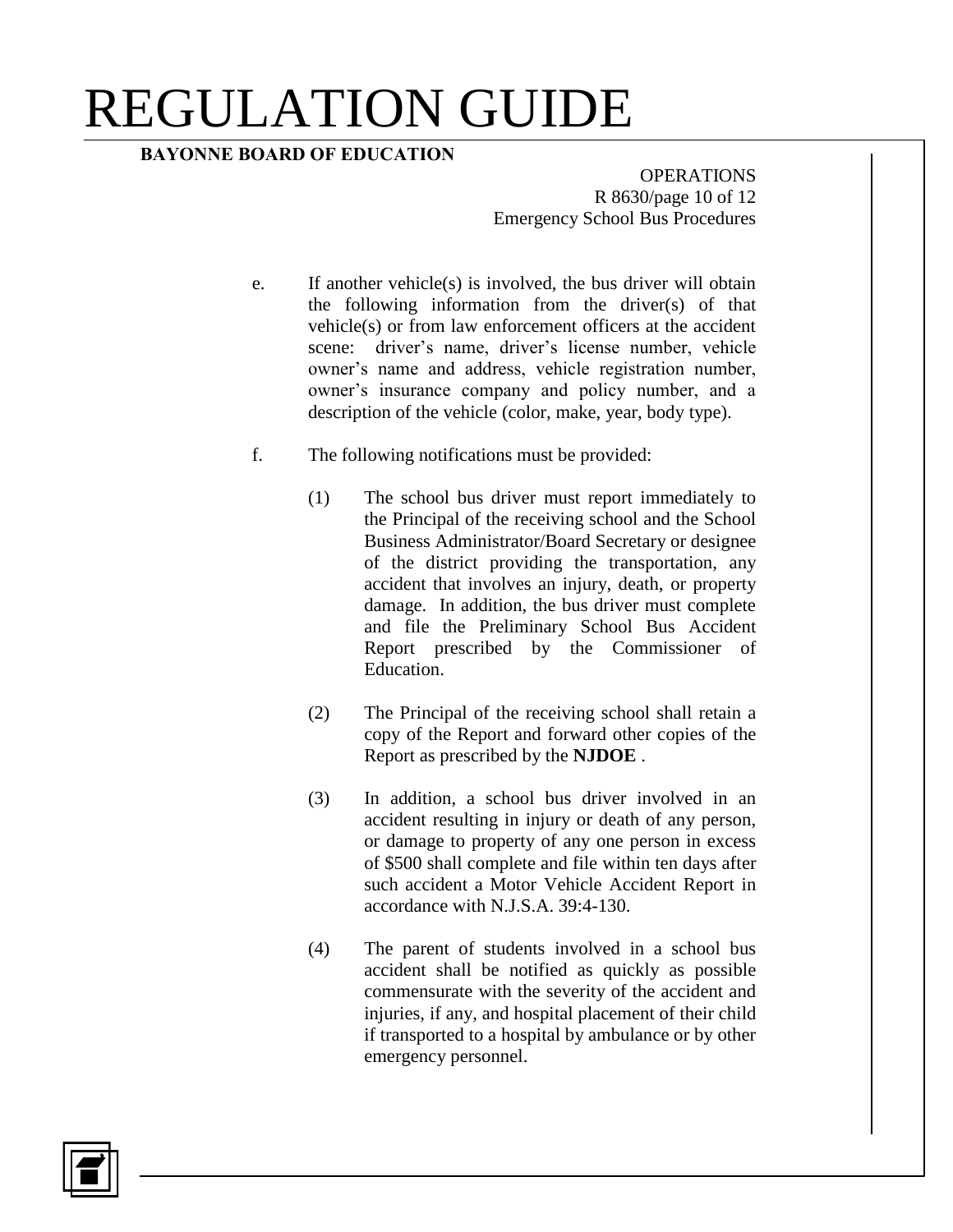## **BAYONNE BOARD OF EDUCATION**

**OPERATIONS** R 8630/page 11 of 12 Emergency School Bus Procedures

- 2. In the event the school bus driver is incapacitated, the following procedures will be implemented:
	- a. A school bus driver is incapacitated when he/she is unable to operate the school bus safely or when his/her driving ability is significantly impaired by the driver's physical or mental condition.
	- b. If there is a bus aide on the bus, the bus aide will take steps necessary to have the bus pulled off the road to a safe location and shall contact school officials or emergency services for assistance. If a bus aide is not on the bus, the bus driver shall pull the bus off the road to a safe location and contact school officials or emergency services for assistance.
	- c. The bus shall be stopped, with due consideration for the safety of its passengers, the motor turned off, the ignition key removed, and safely secure the bus.
	- d. The **Transportation Supervisor,** shall immediately arrange for the transportation of the students by substitute driver, substitute bus, or other means.
- 3. In the event of an injury to a student on the bus, at a bus stop, or along a transportation route, not incurred as the result of a school bus accident, the following procedures will be implemented.
	- a. In the absence of another responsible adult in authority, the school bus driver will take charge of a student who has been injured or disabled on a school bus, at a school bus stop, or along the transportation route traveled by the school bus.
	- b. If necessary, first aid will be administered.